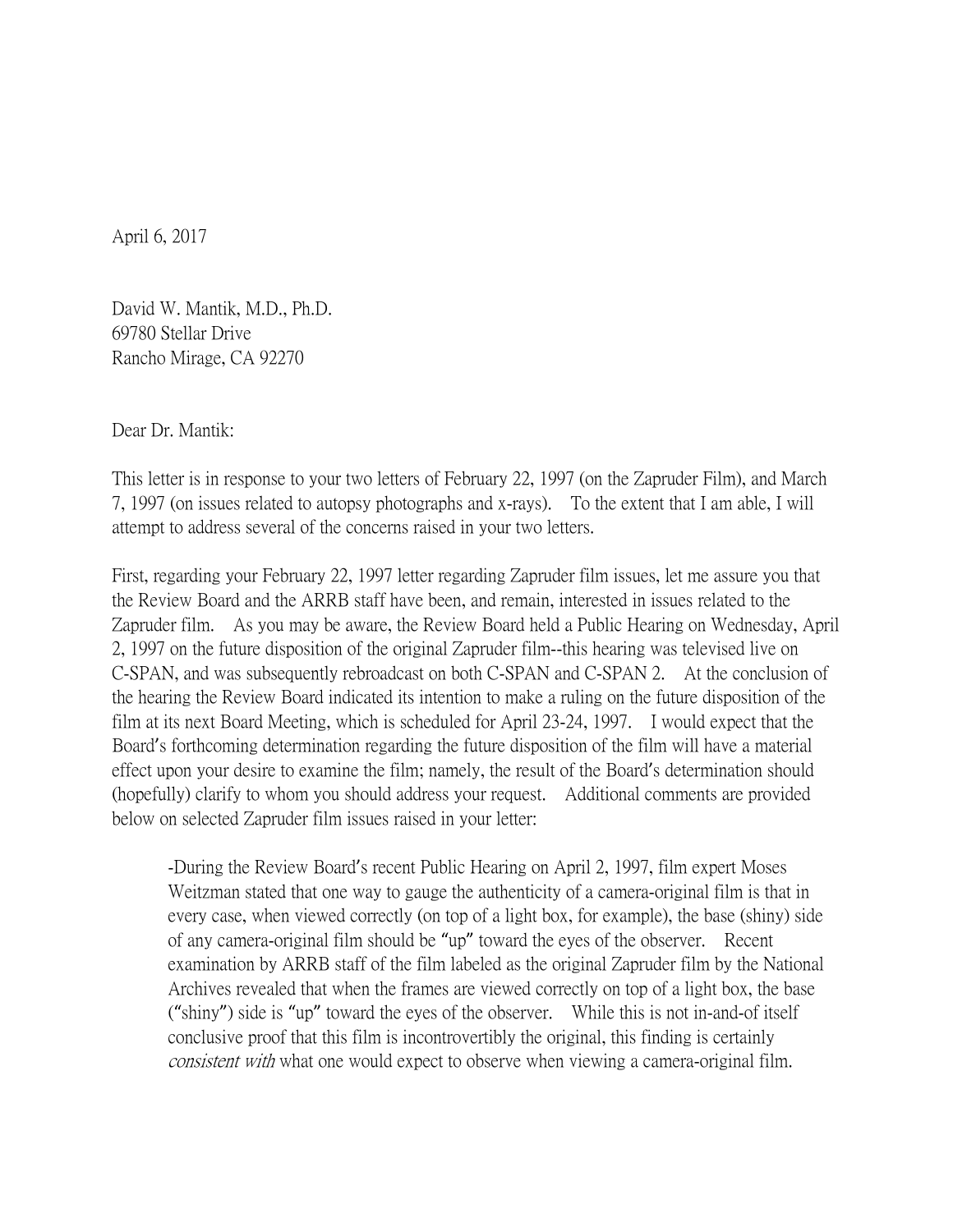Dr. David W. Mantik April 6, 2017 Page 2

> -Regarding your desire to compare the quality of the intersprocket images on the "home movie" portion of Zapruder's film with the quality of the intersprocket images on the assassination portion of his film, we find your suggestion eminently reasonable and we share your curiosity in this area. However, recent ARRB staff examinations of the original Zapruder film, and of the various copies in the Archives, has revealed that the *original* of the "home movie" portion of the film is presently unlocated--while what appear to be copies of it are present on Secret Service copies 1 and 2, the original "home movie" is not on the same reel as what is labeled as the original assassination film, and its whereabouts are presently unknown. ARRB efforts to locate the "home movie" portion of the Zapruder film will continue.

> -On Secret Service copies 1 and 2, which are reputed to be two of the three first- generation copies made at the Jamieson film lab, when the frames are viewed correctly, the emulsion ("dull") side is "up," which seems consistent with the reversal in "side-up" one would expect from any first generation copies made in a contact printer, such as was the case at the Jamieson film lab.

-ARRB staff has ascertained that neither of the two Time-Life copies at the Archives are first-generation--this means that for the time being, the third of three first-generation copies made on 11/22/63 is unlocated; the ARRB will continue to try to locate the third first-generation copy of the Zapruder film.

Second, in response to your letter of March 7, 1997, the following comments are offered:

-In regard to your letter from Joseph Scovitch which you passed to Mr. Marwell at the 1996 COPA conference, one lead which has been pursued turned out not to substantiate his allegations; we are still in the midst of pursuing other leads he provided.

-Regarding your questions about autopsy photos and x-rays reputed or rumored to be missing, I should make clear that ARRB's examination of the Kennedy Deed-of-Gift and subsequent National Archives inventories indicate to us that every item which was received by NARA on October 31, 1966, when the Deed-of-Gift was executed, is still present in the Archives. If you can recommend to us the name of anyone in the National Archives who may have contrary information pertaining to the photographic and x-ray records of President Kennedy's autopsy, please provide us with a firm lead so that we can pursue it. The question of whether there are missing photographs or x-rays from the period between the President's autopsy, and the execution of the Kennedy family Deed-of-Gift, is one that the ARRB is still